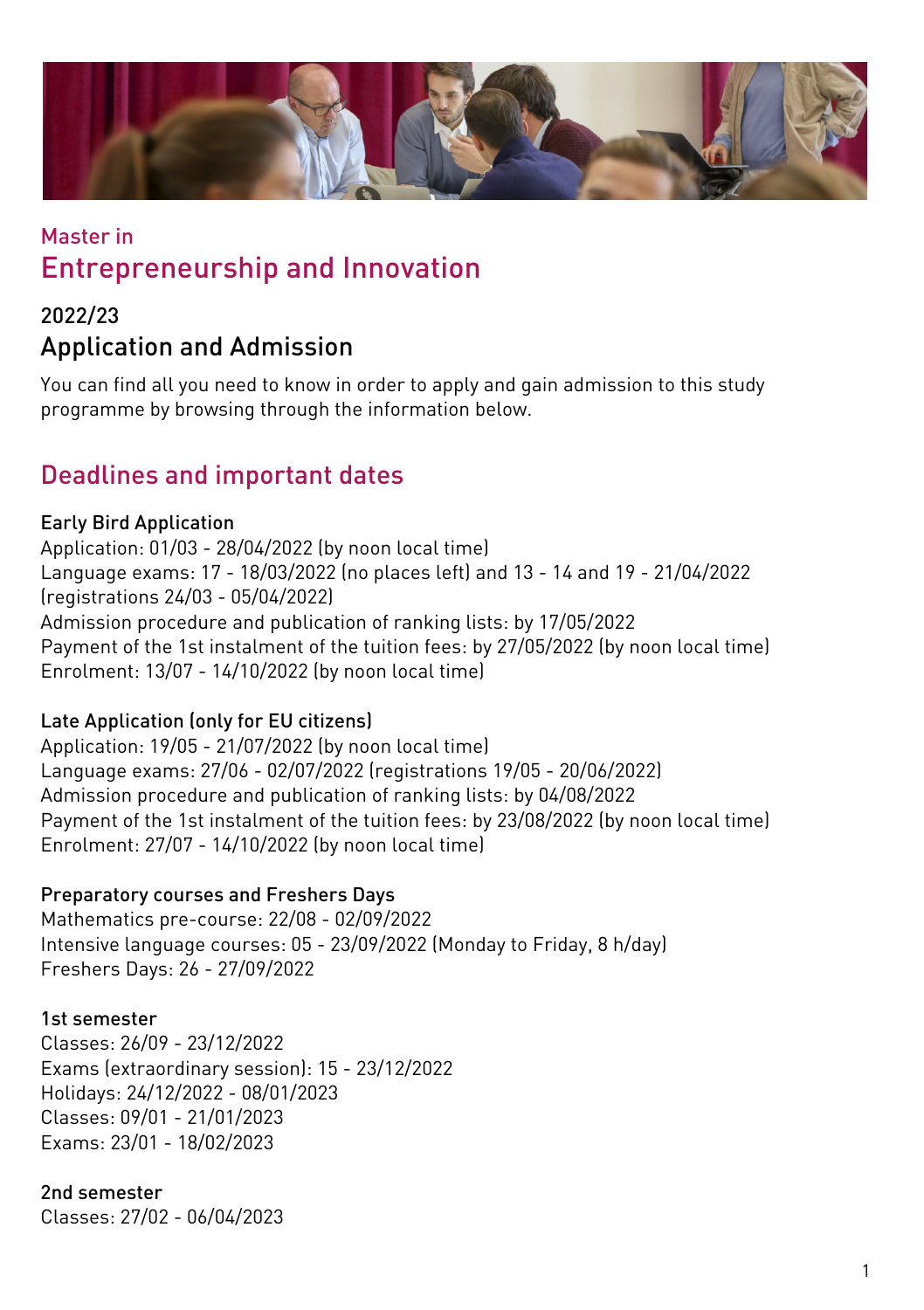Holidays: 07/04 - 10/04/2023 Classes: 11/04 - 10/06/2023 Exams (extraordinary session): 17 - 27/05/2023 Exams: 12/06 - 08/07/2023

Autumn session Exams: 28/08 - 30/09/2023

## Available places

EU citizens and citizens given parity of treatment Early Bird Application: 40 Late Application: 10

Non-EU citizens (living abroad) Early Bird Application: 5

The programme will only be offered if a minimum of 15 newly enrolled students is reached.

## Entry requirements

In order to gain admission to this programme you need one of the following qualifications:

1. a bachelor degree (\*) in one of the following Italian degree classes or an equivalent qualification gained abroad:

- $\bullet$  D. 270/04:
	- L-18 Economics and Business Administration
	- L-33 Economics
- D. 509/99: 17 Economics and Business Administration 28 Economic Sciences
- A final degree or university certificate from an Italian School of Economics according to the regulation in force before M.D. 509/99.

(\*) Italian citizen who have obtained their degree abroad must also have a secondary school leaving qualification.

or

2. a Bachelor in a different degree class to the ones listed above or an equivalent qualification gained abroad. At least 12 credit points must have been acquired in one or more of these subject areas: Business Administration, Economics, Law, Statistics-Mathematics, Technology and Engineering.

The subjects contained in the subject areas mentioned above which will be considered as entry requirements for the Master are the following:

### Business Administration

AGR/01 - Economic and Rural Valuation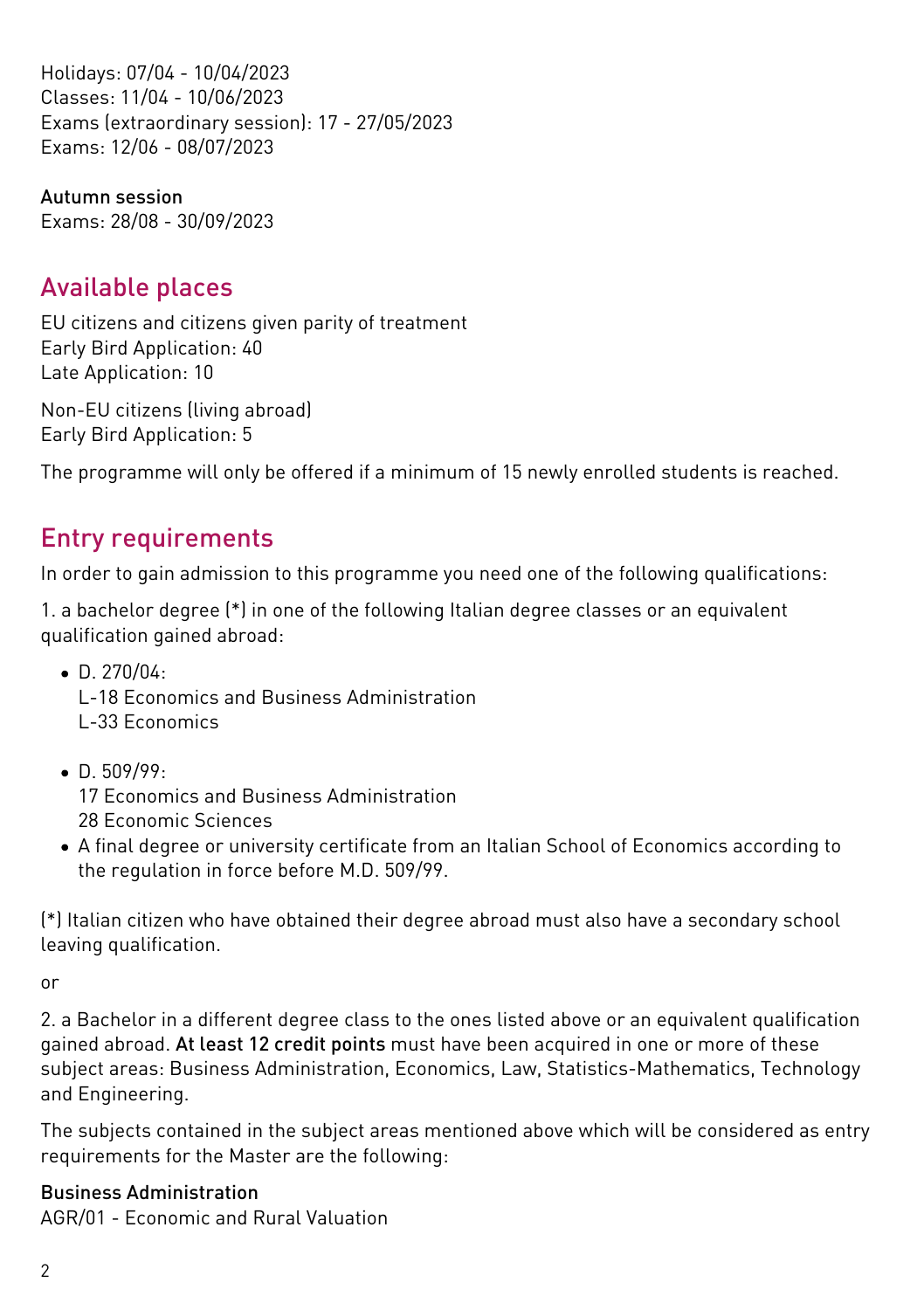SECS-P/07 - Accounting SECS-P/08 - Strategic Management SECS-P/09 - Corporate Finance SECS-P/10 - Business Organization SECS-P/11 - Economics and Management of Financial intermediaries ING-IND/35 - Management Science

### Economics

AGR/01 - Economic and Rural Valuation SECS-P/01 - Economics SECS-P/02 - Economic Policy SECS-P/03 - Finance SECS-P/04 - History of Economic Thought SECS-P/05 - Econometrics SECS-P/06 - Applied Economics

SECS-P/12 - Economic History

#### Law

- IUS/01 Private Law
- IUS/02 Comparative Private Law
- IUS/03 Agricultural law
- IUS/04 Commercial and Corporate Law
- IUS/05 Economic Law
- IUS/07 Labour Law
- IUS/08 Constitutional Law
- IUS/09 Public Law
- IUS/10 Administrative Law
- IUS/12 Taxation Law
- IUS/14 EU Law
- IUS/21 Comparative Public Law

#### Mathematics and Statistics

SECS-S/01 - Statistics SECS-S/02 - Statistics for Experimental and Technological Research SECS-S/03 - Economic Statistics SECS-S/05 - Social Statistics SECS-S/06 - Mathematics for Economics MAT/01 - Mathematical Logics MAT/02 - Algebra MAT/03 - Geometrics MAT/05 - Mathematical Analysis MAT/06 - Probability Theory and Statistics MAT/09 - Process Research INF/01 - Computer Science Technological and Engineering

ICAR/13 - Industrial design ICAR/17 - Drawing ING-IND/13 - Machine elements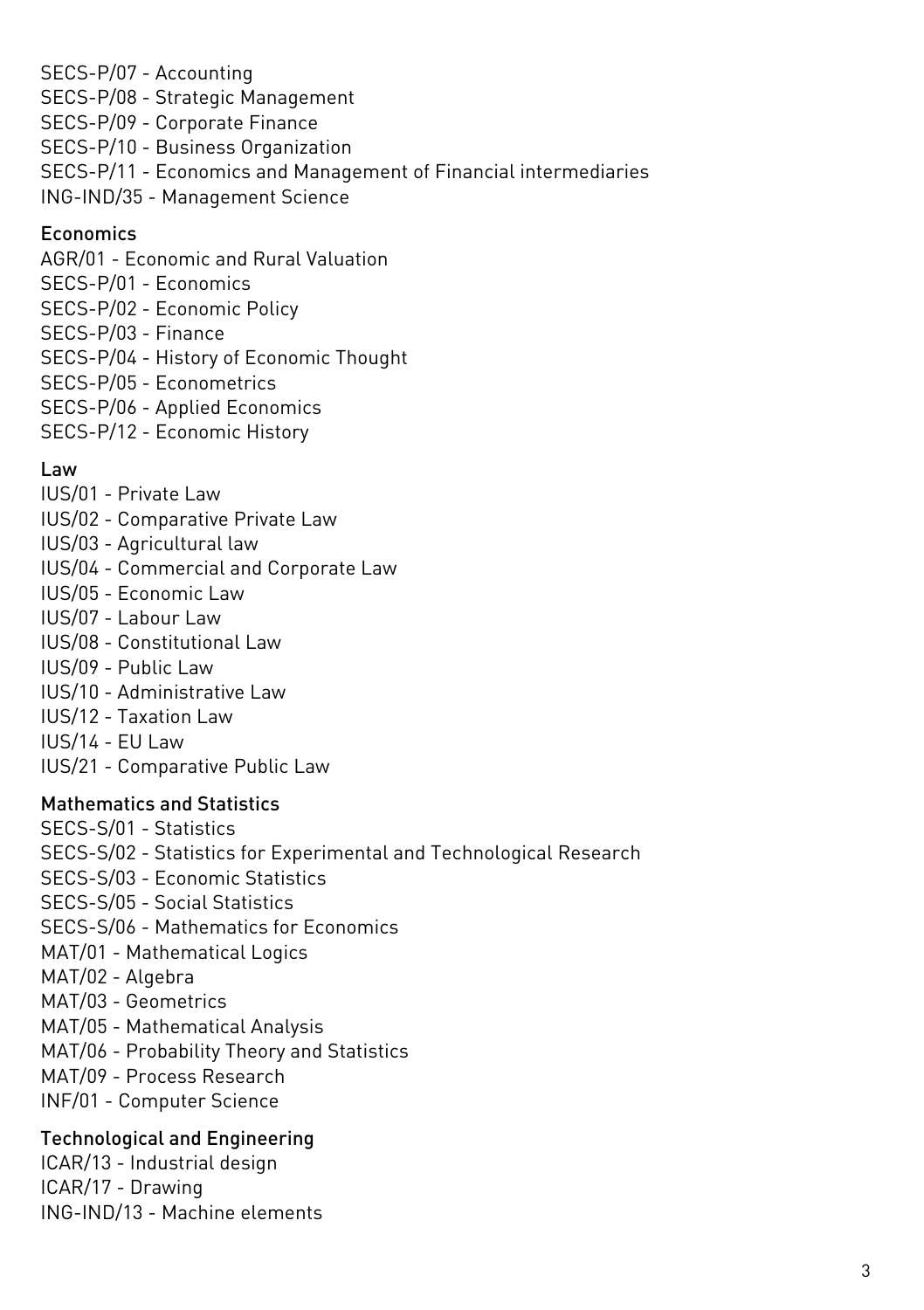ING-IND/14 - Mechanical planning and machine construction

ING-IND/15 - Drawing and methods of industrial engineering

ING-IND/16 - Technology and processing systems

ING-IND/17 - Industrial-mechanical systems

ING-IND/22 - Science and technology of materials

ING-IND/35 - Management Science

ING-INF/05 - Development systems of information

INF/01 - Computer Science

If you have not yet graduated at the time of application:You can apply if you have acquired at least 140 credit points (ECTS). In this case, you will be admitted conditionally, and you need to submit your diploma by the enrolment deadline.

If you graduate after the enrolment deadline:You cannot enrol and you will lose your place, which will be offered to the subsequent applicant in the ranking list. In this case. you should not pay the tuition fees to secure your admission. You will be able to submit a late enrolment request and, only if there still are available places, you can enrol by 17 December 2021.

To be admitted, you must fulfil the language requirements indicated in the section "Language requirements".

According to national regulations, simultaneous enrolment in a maximum of 2 programmes is possible (however, the two programmes must not belong to the same class, e.g., LM-77/LM-77).

## Language requirements

The official teaching language is English. Therefore, the following language requirements apply, otherwise you will be excluded from the admission procedure:

Entry level (to gain admission) English: B2

The levels of the Common European Framework of Reference apply.

You can demonstrate your language proficiency in the application portal (in the section "upload language certificates" and/or "enrol for language exams") after you have created an application in the section "create/manage applications".

- In case your final certificate has been awarded by an Italian public institution, you need to submit a self-declaration.
- In case your final certificate has been awarded by a foreign public institution, you need to upload diploma scanned copy of the original.

You can demonstrate language proficiency through:

- 1. the main teaching language in your final high school year if English (recognised as C1)
- 2. a bachelor or master degree in English (recognised as C1). unibz graduates must upload the language certificates obtained and/or declare that they have passed language exams at the unibz Language Centre (B2, B2+ or C1)
- 3. a recognised language certificate (see the list of [recognised certificates\)](https://www.unibz.it/en/services/language-centre/study-in-three-languages/) If you cannot upload the certificates, you can send them by e-mail as PDF files or deliver them in person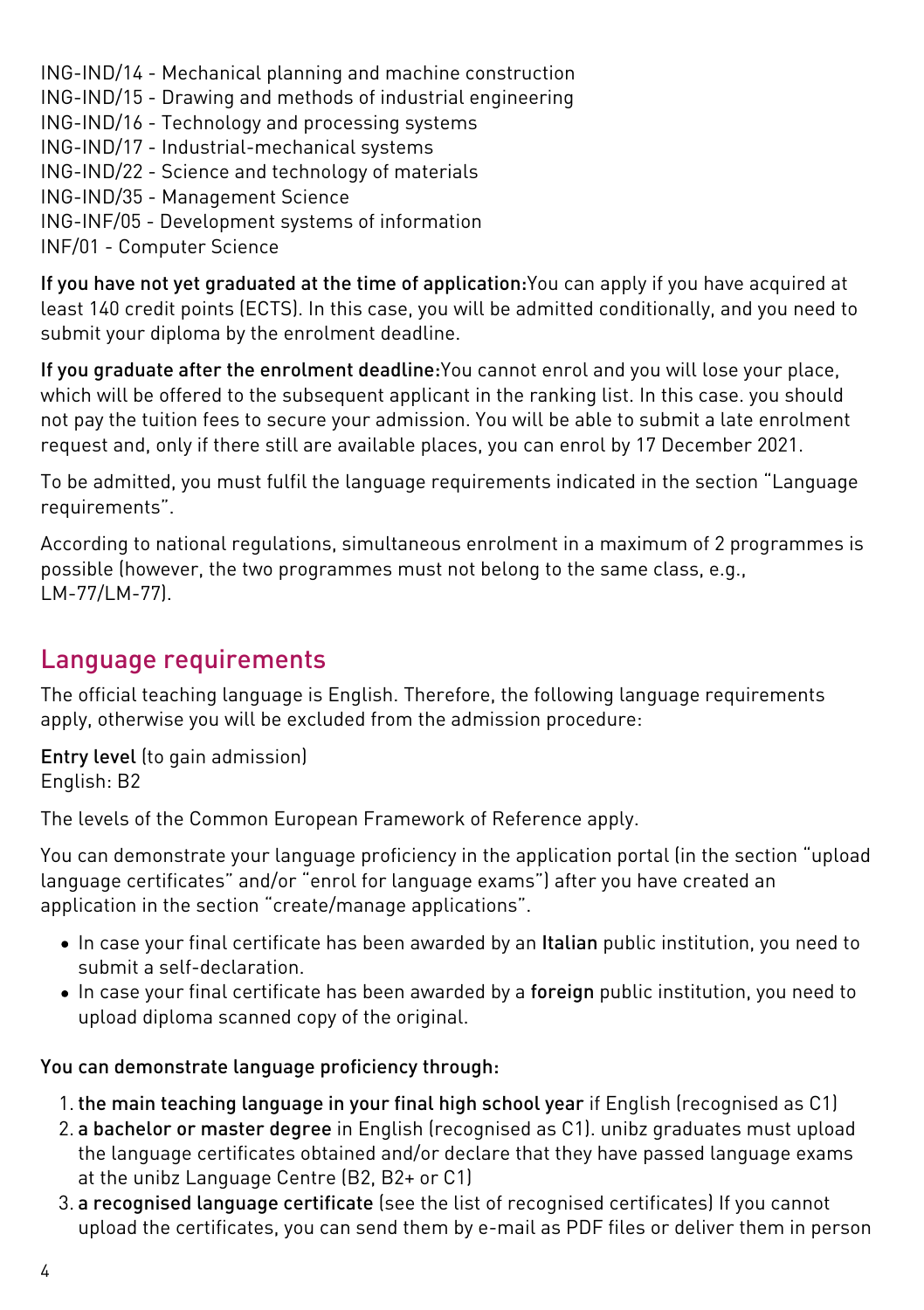to the Language Centre by the application deadline (see "Deadlines" section).

4. language exams organised by the unibz Language Centre. You can register for these exams online through the application portal (in the section "enrol for language exams") after you have filled out your application in the section "create/manage applications". The registration periods are indicated in the "Deadlines" section. If you start your application outside a language exams registration period, you must return to the portal during one of the periods indicated above in order to register for an exam.

Information regarding the structure of the language proficiency exams, their duration, their administration, and typical processing time for the publication of the results can be found on the following webpage: [https://www.unibz.it/en/services/language-centre/language-exams/](https://www.unibz.it/it/services/language-centre/language-exams/).

# Online Application

Your application must be submitted online through the [Application Portal](https://aws.unibz.it/exup). The deadlines are indicated in the "Deadlines" section.

- You need to create an account and upload a valid ID card or passport (front/back). Please note: if your document is invalid, incomplete or unreadable, you will be excluded from the admission procedure;
- Fill in the online form and upload the attachments listed under "Admission procedure";
- If you gained your qualification abroad, you must also upload the diploma of your qualification: if you are not yet in possession of the diploma, you'll need to upload it upon enrolment;
- Complete and submit the online application by the deadline. Once the application has been sent, it cannot be modified. Filled-in forms which have not been sent correctly will not be taken into consideration.

Please note: Mendacious declarations will be criminally prosecuted and will result in the automatic exclusion from the ranking list.

### EU-Citizens and equivalent

You might apply for more than one study programme. If you are excluded in the first session, you might apply again in the second one.

### Considered as equivalent are:

- 1. Citizens from Norway, Iceland, Liechtenstein, Switzerland, San Marino and the Vatican City State;
- 2. Non-EU citizens with a valid permit to stay in Italy (see article 39, paragraph 5 of decree no. 286 of 25.07.1998: "permesso di soggiorno" (residence permit) for work, family reasons, political or humanitarian asylum, religious reasons). In this case, you apply directly to the University as described above and must submit a copy of your valid permit to stay. A permit to stay for study reasons or a visa for tourism is not. If the permit has expired, you must attach a renewal request. Please note that if you do not upload the permit in the application portal, you will be automatically considered a non-EU citizen living abroad and therefore subject to the admission procedure through the Italian authorities in your country of origin.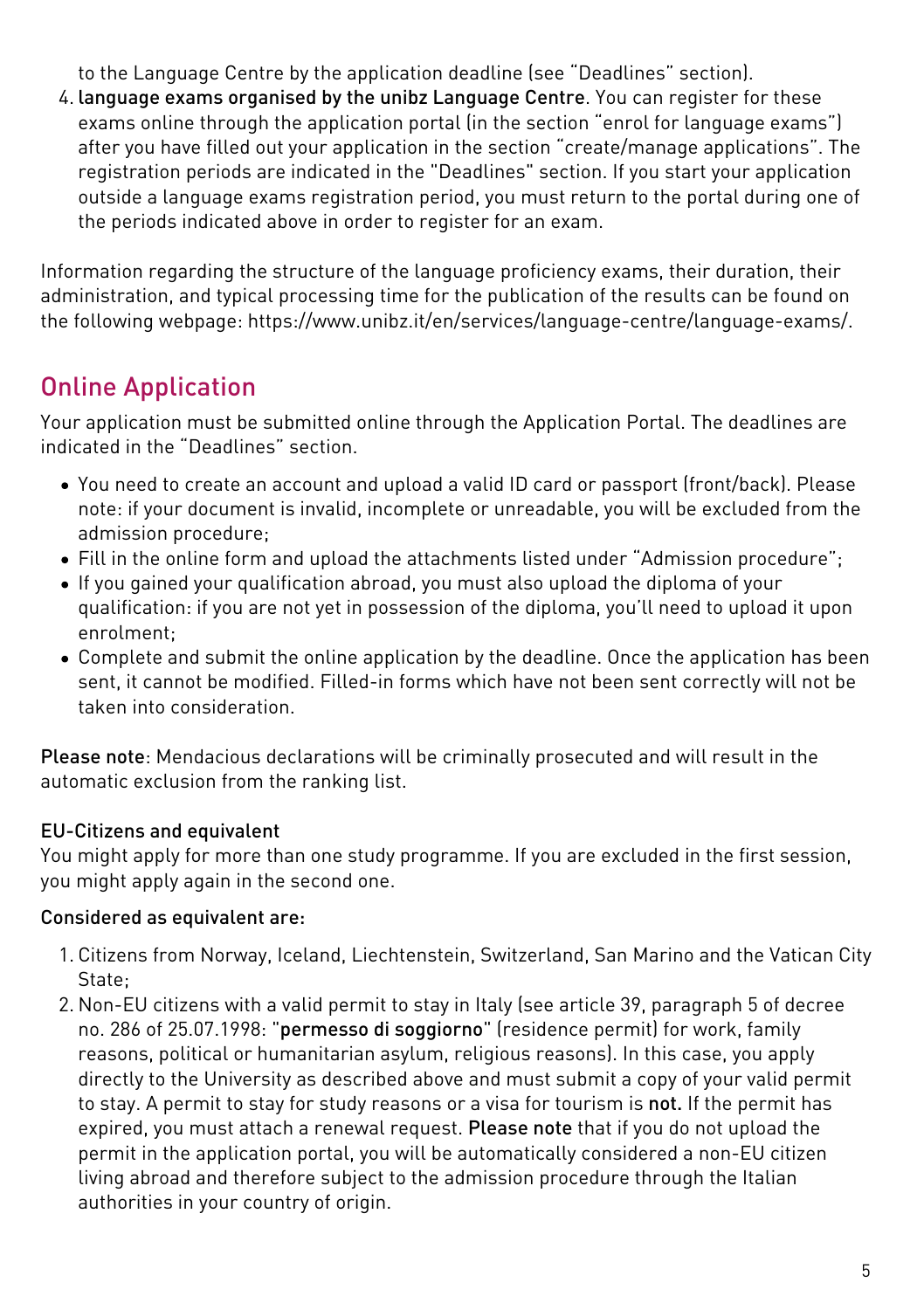### Non-EU-Citizens (living outside of Italy)

Only one application period is offered. After the deadline it is not possible to apply anymore. Application fee: € 30.

Once the ranking list has been published, if you have gained admission, secure it by paying the first instalment and then start your visa application on the [Universitaly portal.](https://www.universitaly.it/index.php/) The application on Universitaly is mandatory, otherwise you will not be allowed to enrol. On Universitaly you can apply for one study programme only.

## Admission procedure

The admission procedure is based on the following criteria:

### 1. Grade average (max. 70 points)

- If you have already graduated: Final grade expressed in thirtieths
- If you have not graduated yet: The grade average of the passed university exams expressed in thirtieths

In the case of a bachelor concluded with the highest grade and the mention "summa cum laude", 2 additional points will be awarded.

### 2. Start-up project (max. 30 points)

The start-up project will be evaluated on the basis of the following criteria:

- Originality of the idea
- Coherence of the idea in the presentation: Coherence in the content and development of the different elements.
- Impact of the idea in terms of change (e.g. social impact, job creation)
- Development of the idea (e.g. assessment of the problem/solution, creation of a prototype, etc.)

### 3. Minimum of points to reach to be admitted to the ranking: min. 70 points

This minimum of points has to be reached by adding the points of criteria 1 and 2.

Only applications containing all requested documents will be evaluated. If one of the documents requested for criteria 1 and 2 is missing, you will not be considered for the ranking.

In the event of equal scores, priority will be given to the applicant who has obtained the highest score for the first criterion. If scores are still equal, the younger applicant will have priority.

Courses included in the programme of the Master in Entrepreneurship and Innovation are not valid for the acquisition of the required 12 ECTS credit points.

Courses that have been taken into consideration in order to achieve the 12 ECTS credit points necessary to gain admission to the master programme cannot be recognised for a possible career abbreviation.

If you still need to graduate and/or certify the remaining exams you must sit, you are provisionally admitted in the ranking list.

### In the application portal, you must upload: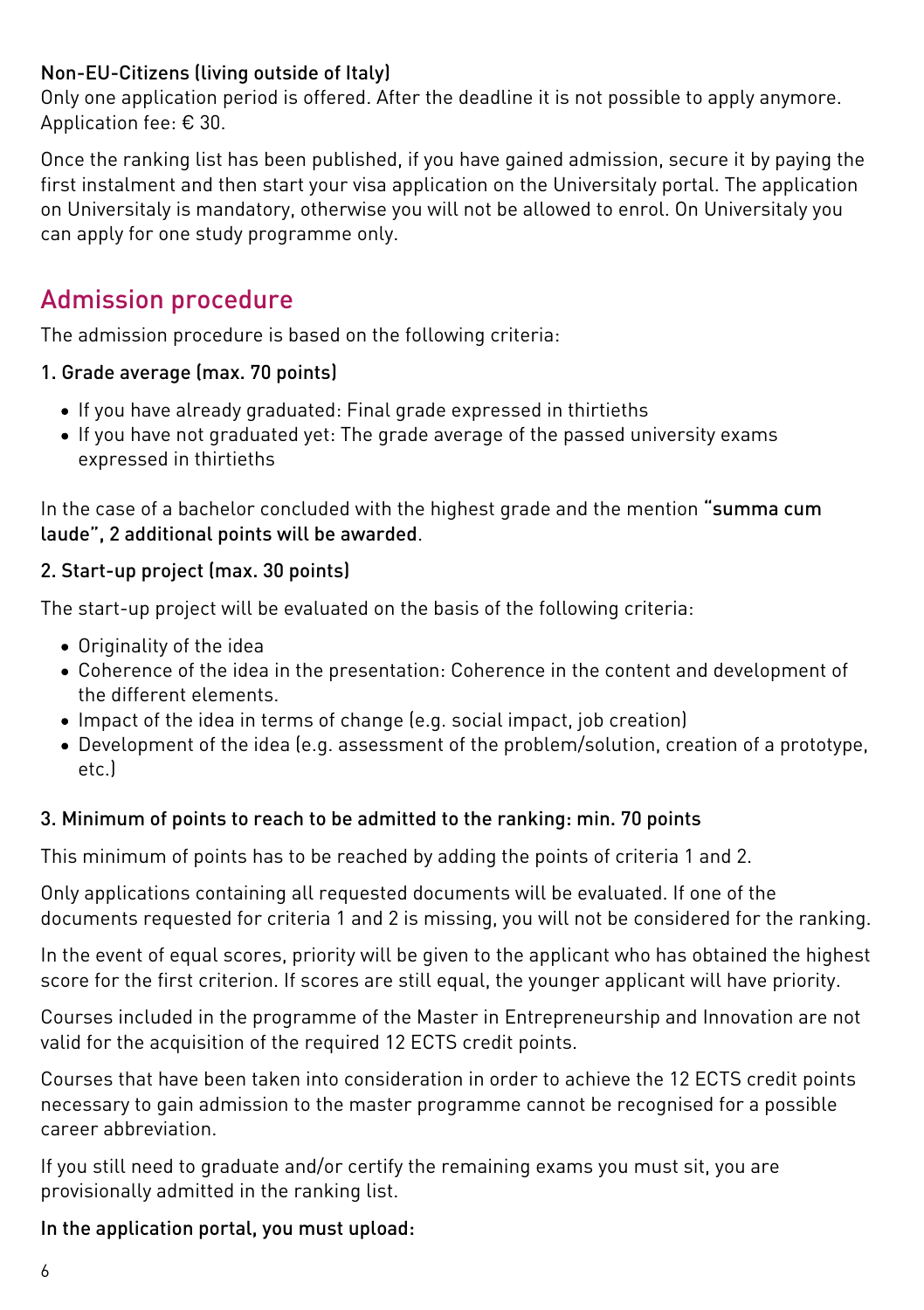- 1. Study title
	- if you graduated in Italy: diploma supplement or self-declaration (following the Italian D.P.R. no. 445/2000) of the degree awarded with the exams passed (if graduated) or just with the exams passed (if not graduated yet):
	- if you graduated abroad: diploma supplement or final degree certificate with exams passed (if graduated) or transcript of records (if not graduated yet) in Italian, German or English.

The above must contain the following information: final grade, exams passed with grade and date of passing, credit points, scientific fields (the latter only for Italian titles).

For qualifications obtained abroad, also: scale of grades awarded by the university of provenance (with a minimum final grade to obtain the qualification and a maximum final grade achievable).

The Faculty reserves the right to request a description of the contents of the single courses and/or teaching hours where necessary.

2. Excel file: If you have not graduated yet, you must declare that you have acquired at least 140 credit points (ECTS) of your course of origin. Please use the excel file available in the application portal.

3. Start-up project: For the presentation of the start-up project for a new and innovative Enterprise (start-up) the use of the NABC model (developed by the Stanford University Research Institute) is recommended. Further useful documents: [NABC](https://www.unibz.it/assets/Documents/Applicants/unibz-econ-nabc-entrepreneurship.pdf) and [video](https://www.youtube.com/watch?v=iHiLAJGDGt4).

Please note: mendacious declarations will be sanctioned by criminal law and will result in your automatic exclusion.

### Ranking lists

The Admission Committee will only evaluate the documents uploaded in the portal by the application deadline. The ranking lists with the admitted students will be published [here](https://www.unibz.it/en/applicants/ranking-lists/?stage=Stage) and are only valid for the respective academic year.

## Secure your admission and enrolment

If you have been admitted to more than one study programme, you can secure your admission for a maximum of 2 programmes by paying the designated rate twice. By confirming your place, you renounce admission to the other programmes.

#### 1. Choose the study programme and pay the fees (to secure your admission) in the application portal.

The deadlines are indicated in the "Deadlines" section.

If you do not meet this deadline, you will automatically be excluded and the next applicant in the ranking list will be admitted.

For EU citizens and citizens given parity of treatment only: any remaining places of the early bird application, will be offered in the late application.

Please note that you do not gain full student status by only paying the tuition fees. This status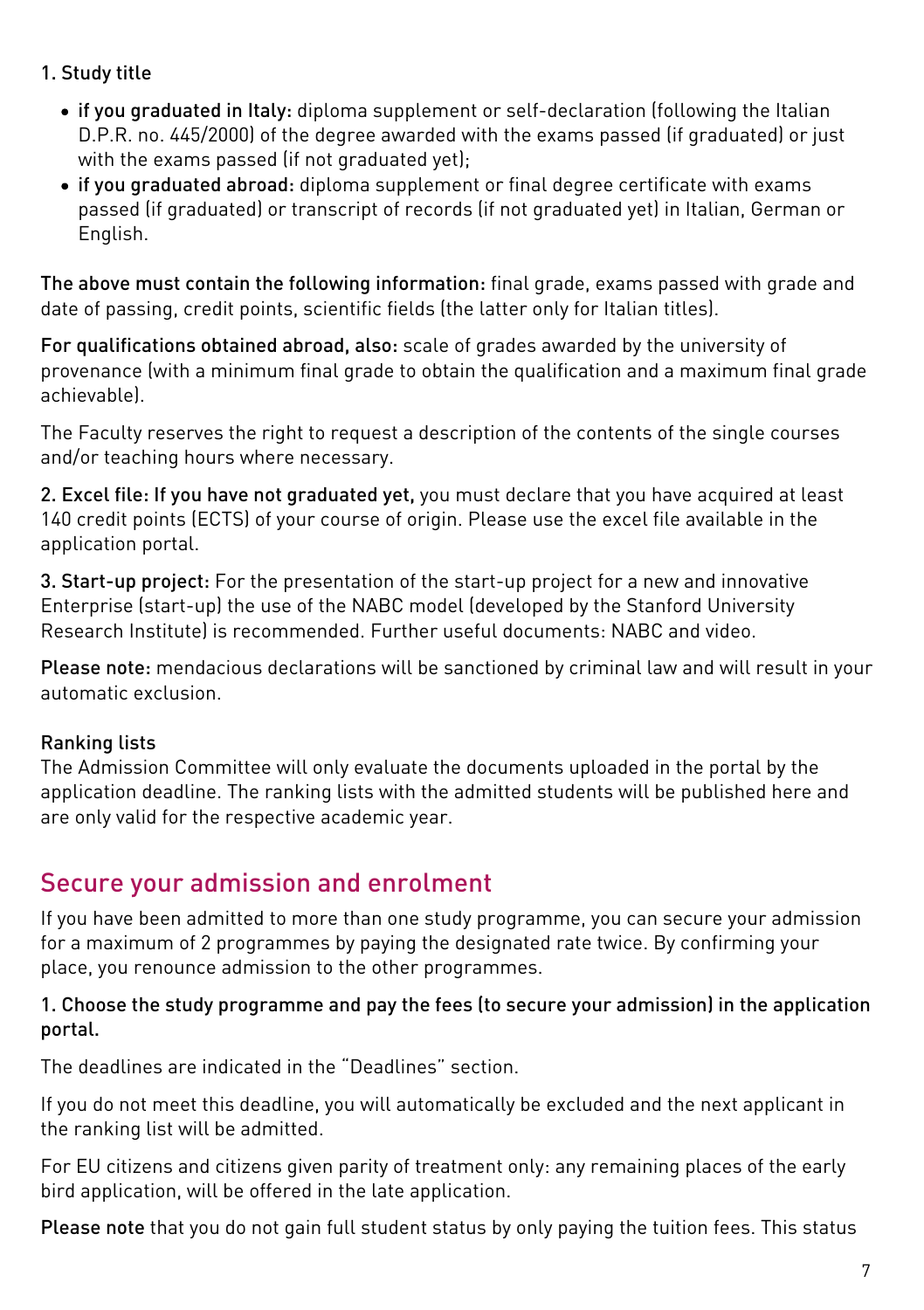will only be acquired upon enrolment. If you have secured your admission, there will be no refund of the tuition fees unless you do not pass your secondary school final exam or, in the event of non-EU applicants living abroad, you do not receive the documents necessary for enrolment from the Italian authorities in your country.

### 2. Enrol online in the application portal.

The deadlines are indicated in the "Deadlines" section.

Enrolment is recommended as early as possible, so you have the possibility to upload incomplete documents before the deadline.

If you do not meet the enrolment deadline, you will be excluded and the next applicant in the ranking list will be admitted.

### Admission with reservation:

If you do not have the required academic qualification, you will be given a conditional offer for a study place and you must submit your qualification upon enrolment. If you achieve your qualification after the enrolment deadline, you cannot enrol, and you will lose your place which will be offered to the subsequent applicant in the ranking list. Advice: If you achieve your qualification after the enrolment deadline, you should not pay the tuition fees to confirm the study place. You will be able to submit a late enrolment request and, only if there are study places still available, you can enrol by 16 December 2022.

#### If you have gained your qualification abroad, you must certify that at the universities in the country where you gained your qualification, you can access to a study programme similar to that chosen at unibz. Therefore you must upload (if not uploaded upon application):

- diploma of your qualification
- official translation of your diploma into Italian (translation is not necessary if it has been issued in German or English)

and one of the following:

- the Diploma supplement, where it must be indicated: that you have achieved at least 180 credit points (ECTS) and that the study title gives access to a Master course. In case of doubt, unibz reserves the right to request the Statement of comparability
- [Statement of comparability](https://www.cimea.it/EN/pagina-attestati-di-comparabilita-e-verifica-dei-titoli) of your qualification, issued by the Italian Information Centre on Academic Mobility and Equivalence (CIMEA), in the case the Diploma supplement is missing
- declaration of equivalent value of your qualification, issued by the Italian consulate or embassy abroad, as an alternative to the Statement of comparability

Please note that if you do not possess a valid admission qualification, you could be excluded with Rector's decree even after enrolment

### If you are a non-EU citizen living abroad:

If you are eligible for admission (check the ranking lists) and have also applied on [Universitaly](https://www.universitaly.it/index.php/), the Italian Authorities in your own country will issue you the entry visa for studies/university.

This will allow you to arrive in Italy to enrol for the study programme that you have applied for,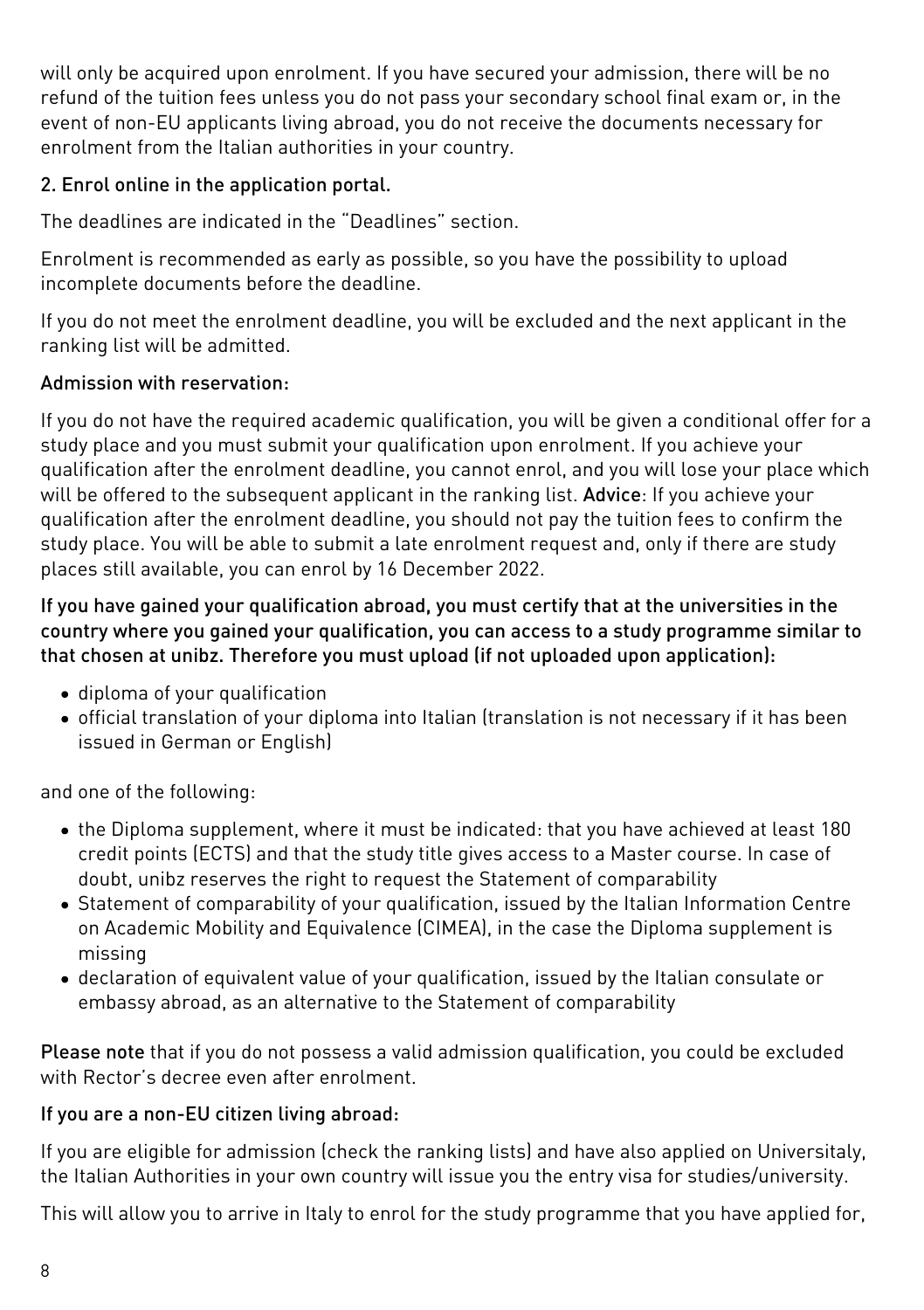after passing the admission procedure.

According to Italian law, within 8 working days of your arrival in Italy, you must have applied for the residence permit: as soon as you arrive, get in touch with the Advisory Service and you will be given the necessary information for starting the procedure.

Once you will obtain your residence permit (permesso di soggiorno), you have to hand it in at the Student Secretariat personally or via e-mail.

Students intending to transfer from another Italian University to unibz must submit to the Student Secretariat - at the beginning of the academic year - a copy of the transfer application presented at the university of provenance.

# Tuition Fees

Fees amount to € 1351.50

- 1st instalment (€ 751.50)\*: includes the provincial tax for the right to study of € 151.50 and a revenue stamp of € 16.
- 2nd instalment  $[€ 600]$ : must be paid by 31 March 2023.

Delayed payment of the second instalment will result in a fine being levied. If you have not paid the tuition fees, you will be unable to take exams and will not be able to transfer to other universities or other study programmes.

If you drop out of a programme, interrupt your studies or are excluded from studies, you are not entitled to reimbursement of the fees.

Exemption from the tuition fees (and the provincial tax) is granted to:

- Students with a disability recognized under article 3, paragraph 1, of Law No 104/1992, or with a disability up to or exceeding 66%: the disability certificate, issued by the health authorities, must be handed in at the beginning of the academic year.
- Foreign students who have been granted a scholarship from the Italian government.

Students who benefit from a scholarship granted by the Autonomous Province of Bozen-Bolzano are entitled to receive a refund of the tuition fees.

## Recognition of credit points from previous studies

Credit points from previous university studies can only be recognised after enrolment if the exams taken at the university of provenance are equivalent in content to those offered at unibz. You can fill out the application after enrolment.

The Advisory Service provides support regarding your choice of study. In many cases a simple call or a [short request](http://short.unibz.it/inforequest/en) is enough to get the relevant information (Tel. +39 0471 012100).

Subject to change.